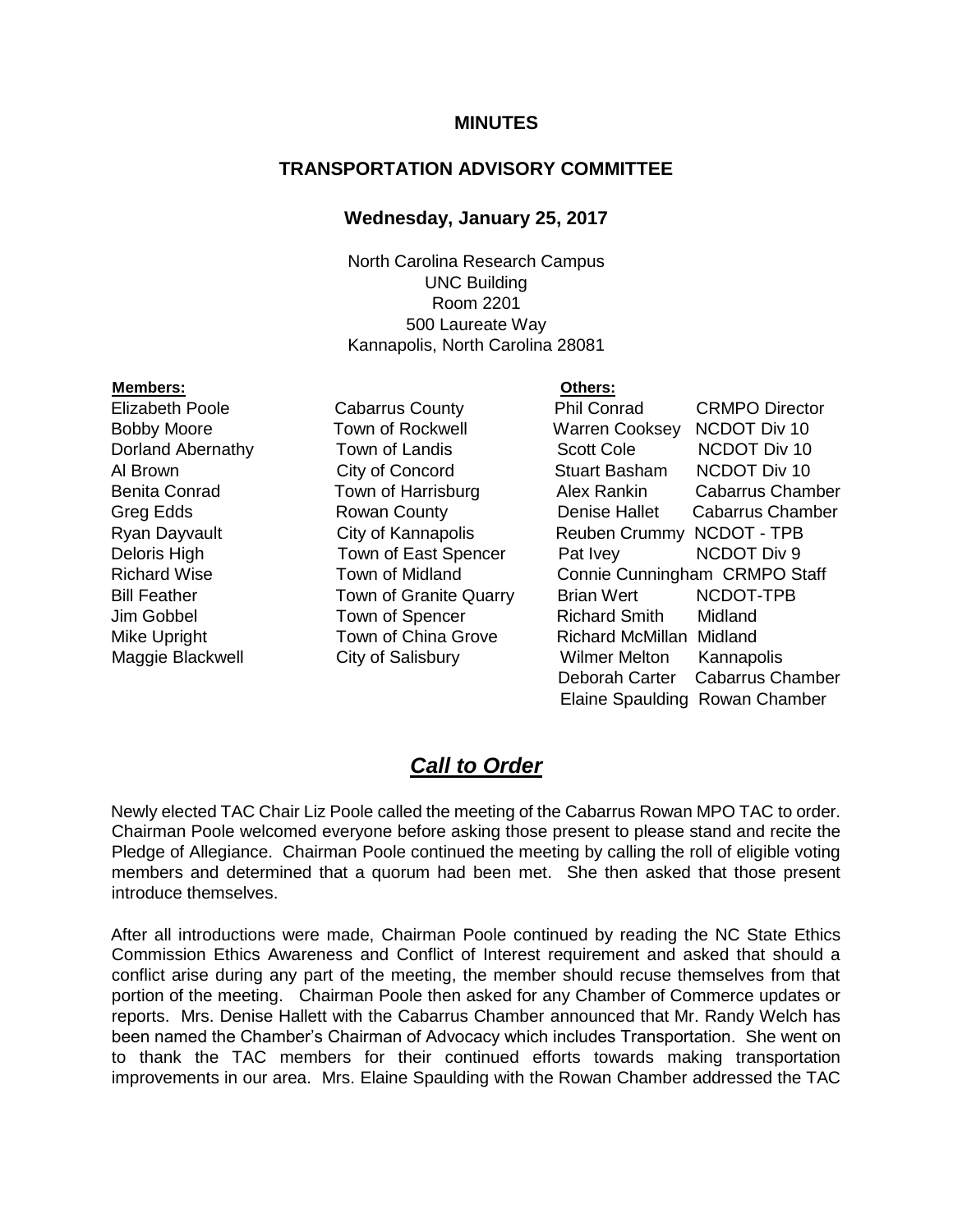members and invited them to Rowan Chamber's Power in Partnership breakfast on February 16, 2017 at the Freightliner Truck plant.

With no other chambers reports, Chairman Poole asked if there were any speakers from the floor to be heard. With none heard, Chairman Poole continued by asking if there were any adjustments to the agenda or the consent agenda. Cabarrus Rowan MPO Executive Director Phil Conrad addressed Chairman Poole and requested that an item on the 2045 MTP be added to the end of the list under Reports. With no other requests made, Mr. Ryan Dayvault made a motion to accept the Agenda and Consent Agenda as amended and Mr. Rich Wise seconded the motion. TAC members voted unanimously to approve.

## **CONSENT AGENDA**

All items on the consent agenda are considered to be routine and may be enacted by one motion. If a TAC member requests discussion on an item, the item will be removed from the consent agenda and considered separately. The following items were presented for TAC consideration on the Consent Agenda:

# *Old Beatty Ford Road Bridge Request*

MPO Director Conrad reported to the TAC members that the amended 2016-2025 STIP includes the construction of a new I-85 interchange north of Old Beatty Ford Road. This new interchange identified as Project I-3804 is to be constructed concurrently with the I-3802B widening project.

# *FY 2016-2017 UPWP Amendment #1*

Director Conrad explained to the members that the City of Concord and RIDER Transit have requested that the CRMPO amend the Unified Planning Work Program (UPWP) to include federal funds to produce a long range transit plan for Cabarrus County. The plan funded by using Section 5307 federal funds, will evaluate the type and level of transit service needed locally and regionally.

With no discussion heard, Mr. Rich Wise made a motion to approve both items under the Consent Agenda. Mr. Jim Gobbel seconded the motion and TAC members voted unanimously to approve.

## **THIS CONCLUDES THE CONSENT AGENDA**

# *Approval of August 24, 2016 Minutes*

Chairman Poole called TAC members' attention to the minutes of the October 26, 2016 meeting of the CRMPO TAC included in their agenda packets. She asked if there were any adjustments or corrections to the minutes. With no adjustments or corrections being heard, Mr. Jim Gobbel made a motion to approve the minutes as presented and Mr. Rich Wise seconded the motion. The TAC members followed with a unanimous vote of approval.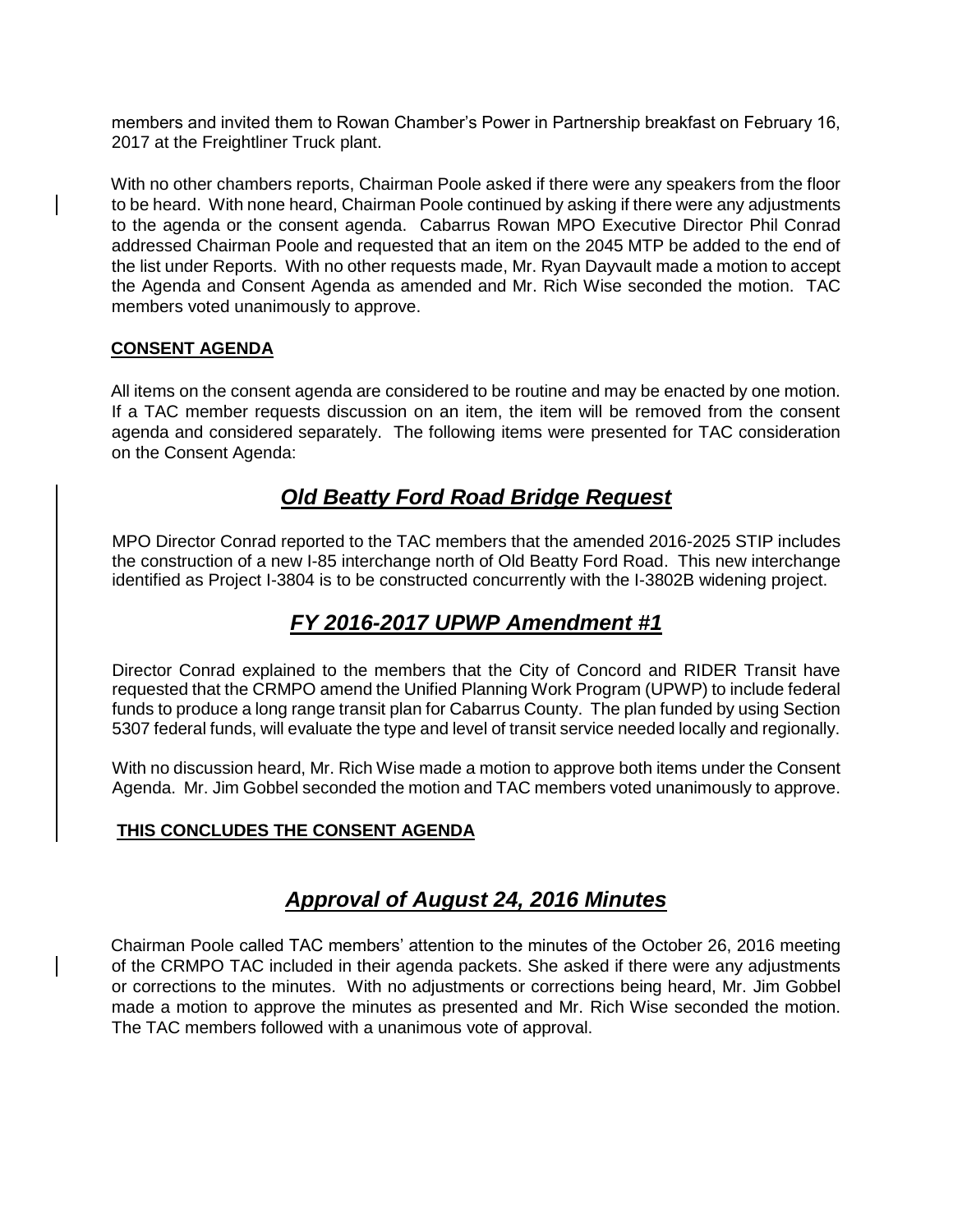# *Nomination and Election of TCC Vice-Chair*

MPO Director Phil Conrad reported that the Cabarrus-Rowan TAC Bylaws state that a new TAC Vice-Chair must be elected each year. Phil reported that the Vice-Chair will rotate to the Chair position in January 2018. He stated that the TAC would need to nominate and elect a Vice-Chair from Rowan County at today's meeting since the current Chair was from Cabarrus County.

With little discussion, Mr. Greg Edds made a motion to nominate Mr. Ryan Dayvault for the 2017 TAC Vice-Chair if he would accept it. Mr. Dayvault said he would and Mr. Bill Feather proceeded by seconding the nomination. The TAC members then voted unanimously to approve Mr. Dayvault as the 2017 TAC Vice-Chairman.

# *Proposed New CMAQ Project – Town of Midland*

Director Conrad reported to the TAC members that the Town of Midland had been awarded about \$112,248 in FY 2015 by the CRMPO for CMAQ project C-5503. The proposed project was to design and construct sidewalks and crosswalks at the intersection of US Hwy 601 and NC 24/27. Phil then introduced Mr. Richard Smith of Benchmark Planning who is representing the Town of Midland in presenting this proposed new project.

Mr. Smith addressed the members and explained that the Town of Midland would like to shift the CMAQ funding from their originally approved project site to a new location on Bethel School Road. Due to the recent opening of the new Rob Wallace Park by Cabarrus County in Midland's jurisdiction, the Town feels that the funding would be better spent on a crosswalk, signalization, and a sidewalk that would join area developments such as Saddlebrook, Bethel Glen, and Brentwood to the Park. Shifting funding from the original project to this new project would encourage these adjacent developments and future ones to utilize pedestrian access to the Park.

Phil then called members' attention to information in their packets on the project with included Attachment 6A – Original Agreement from NCDOT, Attachment 6B – New Project CMAQ Application and Attachment 6C – Letter of Support for the Project from the Town of Midland. TAC Chairman Poole reported to members that she had attended the soft opening of Rob Wallace Park and explained the features of the park and what an addition it is for Cabarrus County. She encouraged members to visit the park.

With no more discussion, Mr. Ryan Dayvault made a motion to endorse the CMAQ application for the pedestrian connection to Saddlebrook, Bethel Glen, and Brentwood subdivisions with Rob Wallace Park. Mr. Rich Wise seconded the motion and the TAC members voted unanimously to approve.

# *Proposed CMAQ Project Submittals*

Director Phil Conrad reminded TAC members that Congestion Mitigation and Air Quality (CMAQ) funds are a federal funding source for areas designated non-attainment by the Environmental Project Agency (EPA). He went on to say that to receive CMAQ funding the local sponsor is required to contribute a 20 percent match. Phil explained that eligible projects must demonstrate an emissions reduction benefit to the local area making the request.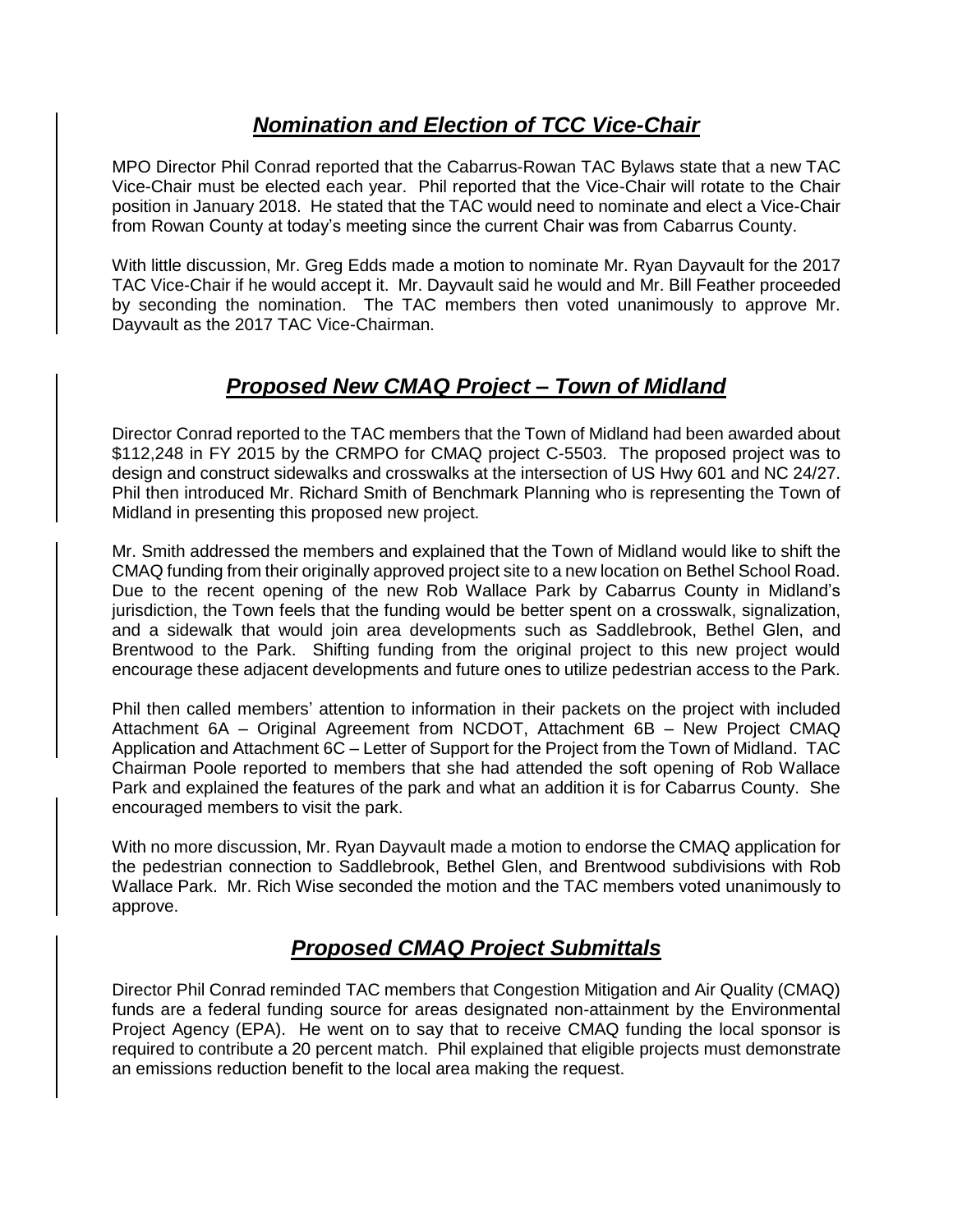Phil continued by saying that the CRMPO has two existing CMAQ Project Proposals currently in the NCDOT system and that the MPO received four new project proposals by the December 2016 deadline for submittals. He went on to say that new project applications must be submitted to NCDOT by March 15, 2017 for interagency review.

Phil called members' attention to Attachment 7A which was a table listing all of the CMAQ projects being considered. He called attention to copies of all of the new project applications included in their packets and reviewed all of the projects with the members. He then reported that NCDOT has indicated that the CRMPO should anticipate receiving approximately \$1.6 million per year in CMAQ funds for FY 2018 and FY2019. If that is the case, about two-thirds of the CRMPO proposed CMAQ projects can be funded with this existing revenue source. Phil concluded by calling members' attention to Attachment 7B, which outlines the estimated FAST Act CMAQ Apportionment.

After all review, Phil handed out copies of Attachment 7C which was a draft Resolution of Support for the CMAQ project submittals. Mr. Bill Feather addressed Director Conrad and asked how the projects were ranked in the order that they are currently ranked and could the ranking be changed. Phil reported that cost and the ability to fully fund projects were considered in the ranking and that the TAC could rank the projects however they wished within the FY year. Mr. Feather expressed that his opinion was that the project with the most annual emission reductions should be ranked first and that the number one project should move to number three on the list.

After little discussions, Mr. Bill Feather made a motion to endorse the CMAQ Project submittals after moving the number one ranked project to number three and adding project number three to the number one ranking position. Mr. Greg Edds seconded the motion and the TAC members voted unanimously to approve.

# *Draft Comprehensive Transportation Plan*

Director Conrad informed the TAC members that NCDOT, CRMPO TCC and MPO staff has spent the past year working on a series of maps to update the Comprehensive Transportation Plan (CTP). These maps Phil explained, will complement the current adopted and fiscally constrained MTP. Phil went on to say that NCDOT is requesting adoption of the CTP maps. An advertised thirty day public comment period ended on December 14, 2016 and a public meeting was held in China Grove on November 15, 2016 in conjunction with a NCDOT Open House.

Phil then introduced Mr. Reuben Crummy from NCDOT – TPB who reported that all updates provided by the CRMPO jurisdictions have been incorporated into the CTP maps and are now ready to be adopted by the TAC. With no questions or discussion, Mr. Dorland Abernathy made a motion to adopt the CTP maps and Mr. Al Brown seconded the motion. The TAC members voted unanimously to approve.

# *Reports/CRMPO Business*

 Local Reports - MPO/TPB/NCDOT Division 9 & 10 – Mr. Pat Ivey, NCDOT Division 9 reviewed the Division 9 project updates included in the members' packets. Pat called members' attention to specific projects within the Division 9 MPO area and reported on their progress. Pat said he would be happy to answer any individual questions after the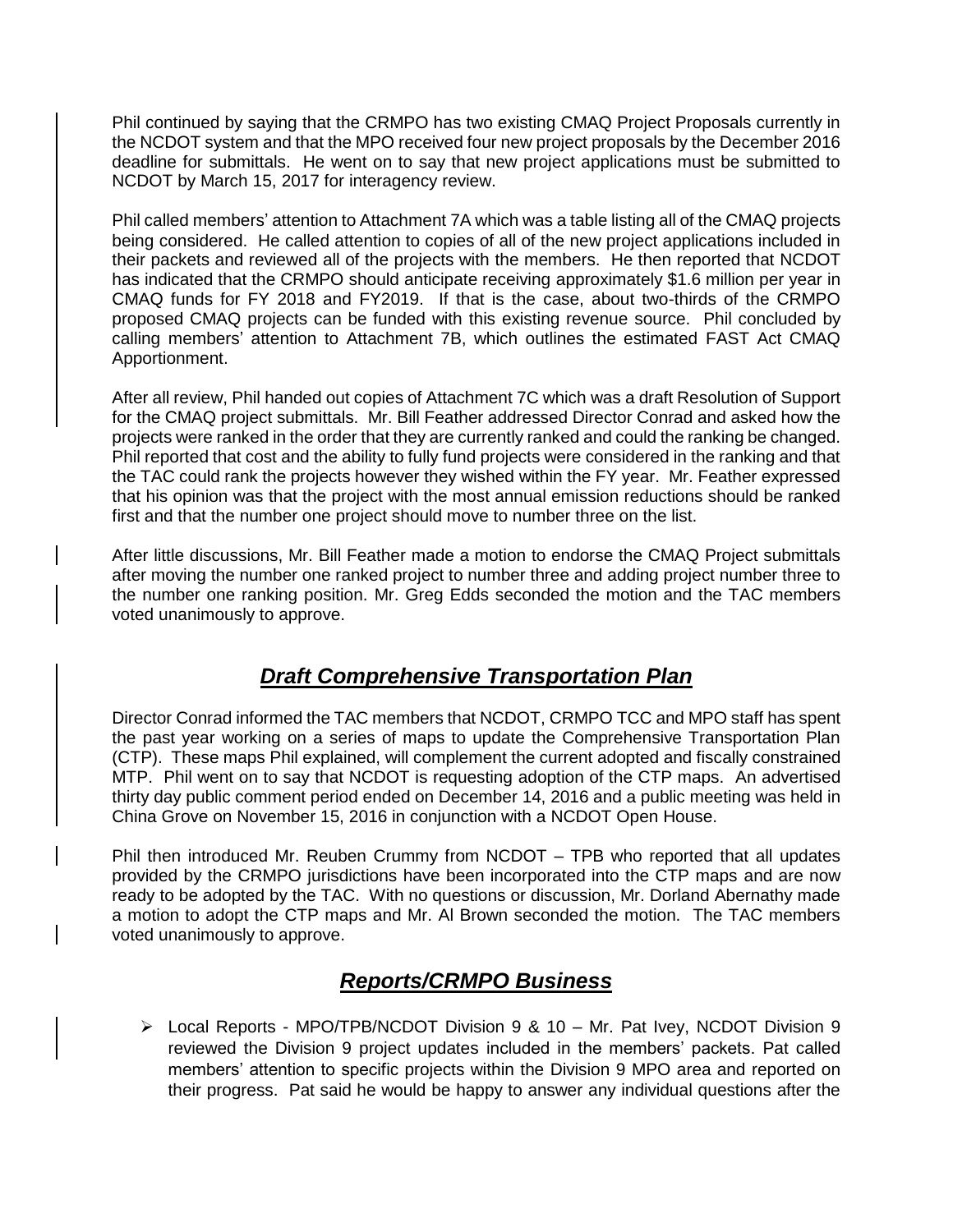meeting. Mr. Stuart Basham, NCDOT Division 10 reviewed updates on the Division 10 projects from the information included in TAC members' packets as well. Stuart also reported that the Draft TIP will be voted on at the Board of Transportation meeting in June 2017. If approved, the effective date after approval will be October 1, 2017.

- $\triangleright$  DRAFT 2018-2027 TIP Release Phil projected the information on an overhead screen for all the members to see. He read through the summary of information for the members.
- DRAFT 2020-2029 TIP Project Call Phil informed TAC members that a call for new projects will begin soon to all CRMPO jurisdictions and the public. He stated that all project submissions must be submitted to the SPOT office by July 2017.
- Proposed Federal Rule on Coordination and Planning Area Reform Update Phil Conrad referred TAC members to a summary included in their packets of the finalized Federal Planning Rule. He stated that the implementation schedule has been moved back to 2024 but that under the new administration, this reform could change the implementation date.
- $\triangleright$  Draft 2016-2017 Planning Work Program Phil Conrad reported that each year the CRMPO develops and adopts a Unified Planning Work Program (UPWP). The UPWP is the MPO's budget and follows the state fiscal year 2017-2018. Phil explained that the UPWP identifies the planning tasks, responsible agencies, and funding sources for regional transportation planning activities to be conducted within the planning area during the next fiscal year.

 He called members' attention to the DRAFT UPWP included in their packets and reviewed it with the members. Phil concluded by saying that it would come back to them in final form at a later date. He also reviewed the local match worksheet that was included in the meeting packet.

- $\geq 2017$  SEI Requirement Phil directed member's attention to an email from Ms. Diana Latta State Ethics Commission Paralegal II in their packets. The email provides information on the requirements for TAC members in filing SEI forms.
- $\geq$  2045 MTP Update Phil presented TAC members with a power point presentation explaining the process for gathering information and what information is needed for the update.

## *Informational Items*

- Concord Express, Salisbury Transit, Rowan Express, and RIDER Transit Ridership Information - Phil called the TAC members' attention to the ridership information included in their packets.
- $\triangleright$  Mr. Jake Alexander, Board of Transportation member addressed the TAC and informed them that this would be his last meeting. With the changed in administration, he will no longer serve as a NC Board of Transportation